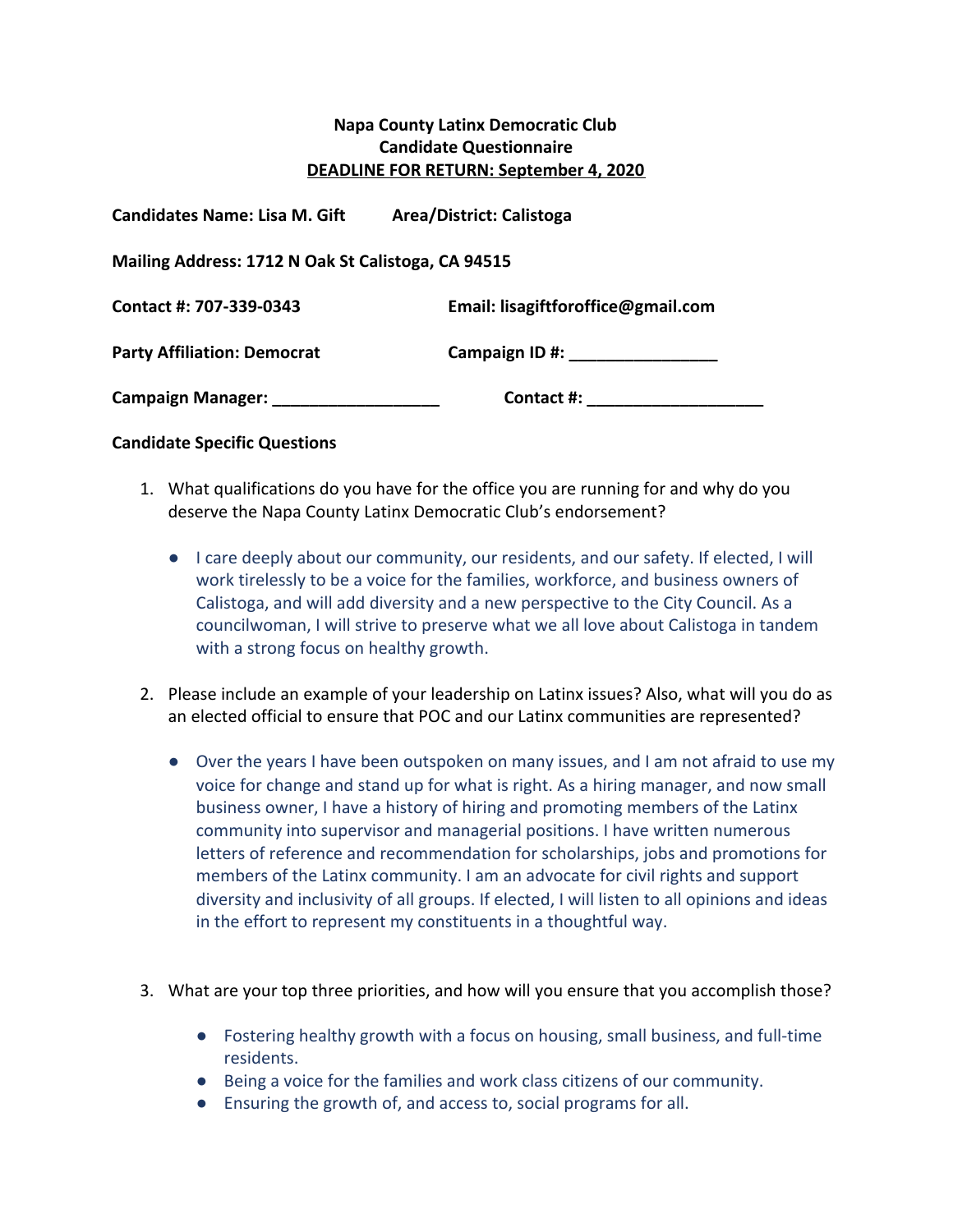## **Issues**

4. Latinx community members are often deemed essential workers, what will you do to mitigate the effects essential workers suffer during this pandemic, including your employees?

● As a small business owner, when the pandemic first broke out, I was very concerned for the health and safety of my staff, our families and our community. Before any restrictions were in place, I brought in hand sanitizer and had every workstation cleaned regularly. Once we learned the severity of the pandemic in March, I ensured that all employees had the ability to work from home (if they wanted to). All staff was given a laptop or tablet and there was no pressure to come into the office. Additionally, I cancelled all "in-person" meetings with our clients and moved everything to virtual meetings. If staff members had children and needed to be home to provide support during school hours I offered "flex hours" so that they did not feel pressure to be on their computers working the typical 9-5 hours. Lastly, for staff coming into the office, I requested that we all get tested at least once per month and offered to pay for the testing if my staff could not access the free tests being offered.

5. How will you tackle the next upcoming natural and public health disaster and how will this plan actively engage the Latinx Community? What is your plan to ensure that disaster planning is culturally competent and provides language access?

● Disasters like these have a profound impact on the long-term public health of a community. Living in a small community that is over 40% Latinx it is critically important to ensure that all communications are bi-lingual and readily available to everyone. If elected to office I would work to ensure that our local agencies, community services and emergency management sectors provide all communications, collateral and open forums that are both accessible and inclusive of both native Spanish and English speakers.

6. What is your stance on Black Lives Matter? How do you link this movement to the needs of the Latinx community?

● This is a very complicated, sensitive conversation and it is one that crosses into many different communities and cultures. There are various reasons why people to choose to support the movement or not. In some communities, such as the Native American Suquamish and S'klallam communities I was raised in, there are discriminations that have been passed down for generations which can come into the picture. People have a plethora of arguments for or against the support of the movement.

At the end of the day my thoughts on BLM are this: People of color have been discriminated and marginalized throughout history in this country, with black people historically receiving some of the worst treatment, and a system built by white people that has discriminated, segregated and criminalized black people since the ratification of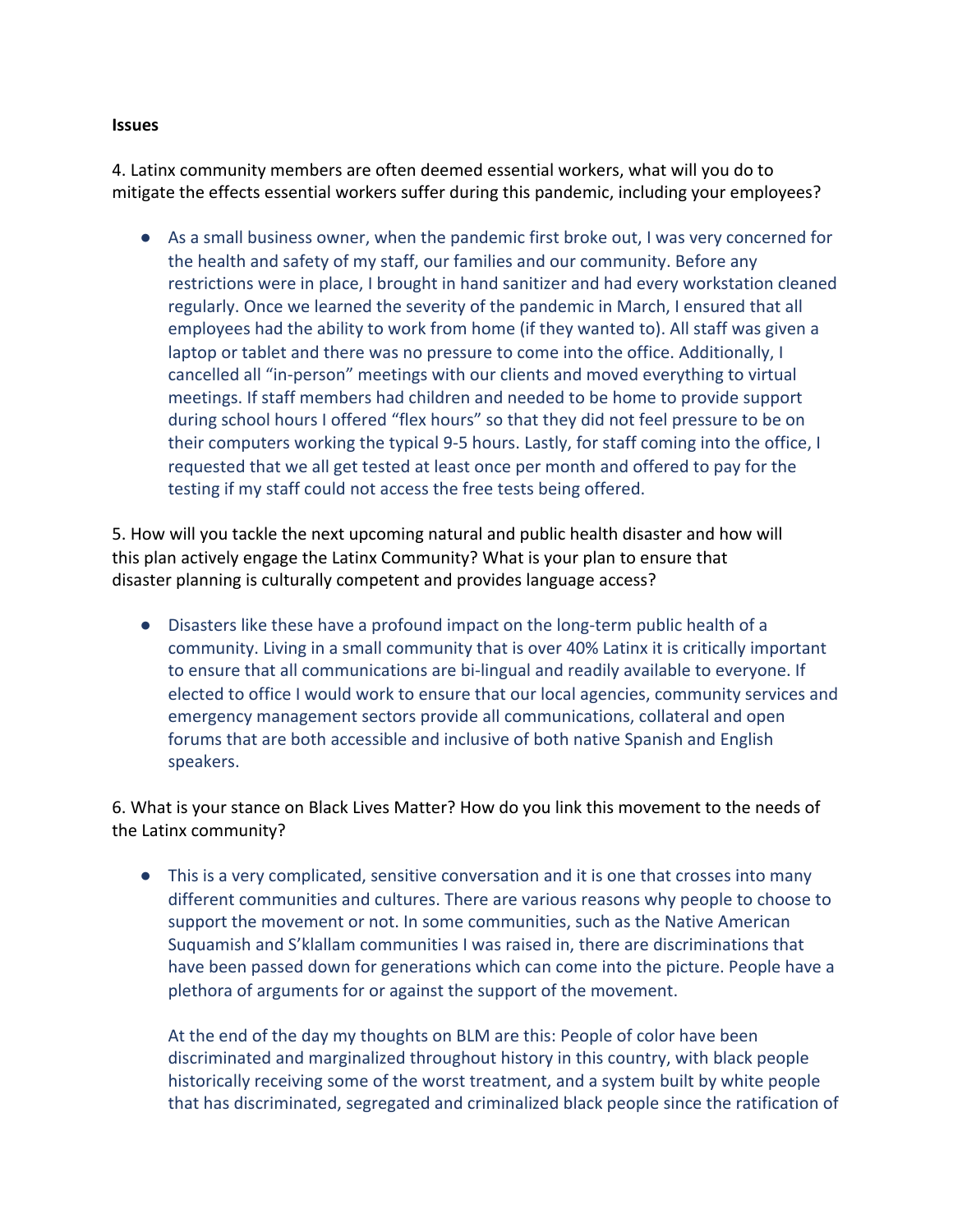the 13<sup>th</sup> amendment. As one of the most oppressed groups in the United States, if they receive more rights, equality, and protections it will benefit other marginalized groups as well.

7. What is your stance on re-appropriating police funding? What does this mean to you in your role and what policies will you pursue to address this call to action?

● I do not believe that defunding police is the solution to the deep seeded issues of racism in policing, but police culture needs to change. I believe that funding needs to go into more training such as: crisis training, people on the spectrum, mental illness, de-escalation training and non-lethal alternatives. Additionally, there needs to be a push to demilitarize the police, create more restorative justice programs and focus on alternatives to incarceration.

On the smaller scale, if elected to office I would support our local police force and would do what I can to keep them. There have been talks about having the Napa County Sheriff's department take over our local police force. Small town police departments throughout the country are disappearing at a rapid rate due to budget cuts and trouble recruiting officers to rural locations. Eliminating local police is not a good thing, with local police they know the community and the community knows them. They are not treated as the enemy as they truly are part of the local community. Additionally, studies show that contracting out to a county sheriffs department results in slower response times in actual emergencies, more negative interactions with police and can result in a higher crime rate.

Lastly, I would work to integrate the police into the community through interactions such as the Napa Sheriff Departments "Coffee With the Cops" program.

8. Families of all ranges continue leaving our community because it is too expensive for them to live here. Many families are doing long commutes in order to work here, therefore increasing their carbon footprint, missing on important family time, and much more. What is your commitment and plan to increase workforce housing so families that work here are able to live here? And what will you do to help keep families that are living here to remain here (e.g. increase the quality of life, health and wellness, youth and children activities, etc.…)

● If elected I am committed to more housing in our community. For too long Calistoga has neglected housing for the middle incoming working class. I have seen countless friends, colleagues and employees leave the area due to the housing crisis.

There have been low income, farmworker and 55+ housing built which is much needed, utilized and valued in the community. However, for the double income families trying to make it work here we are faced with competition from second homeowners in the current market.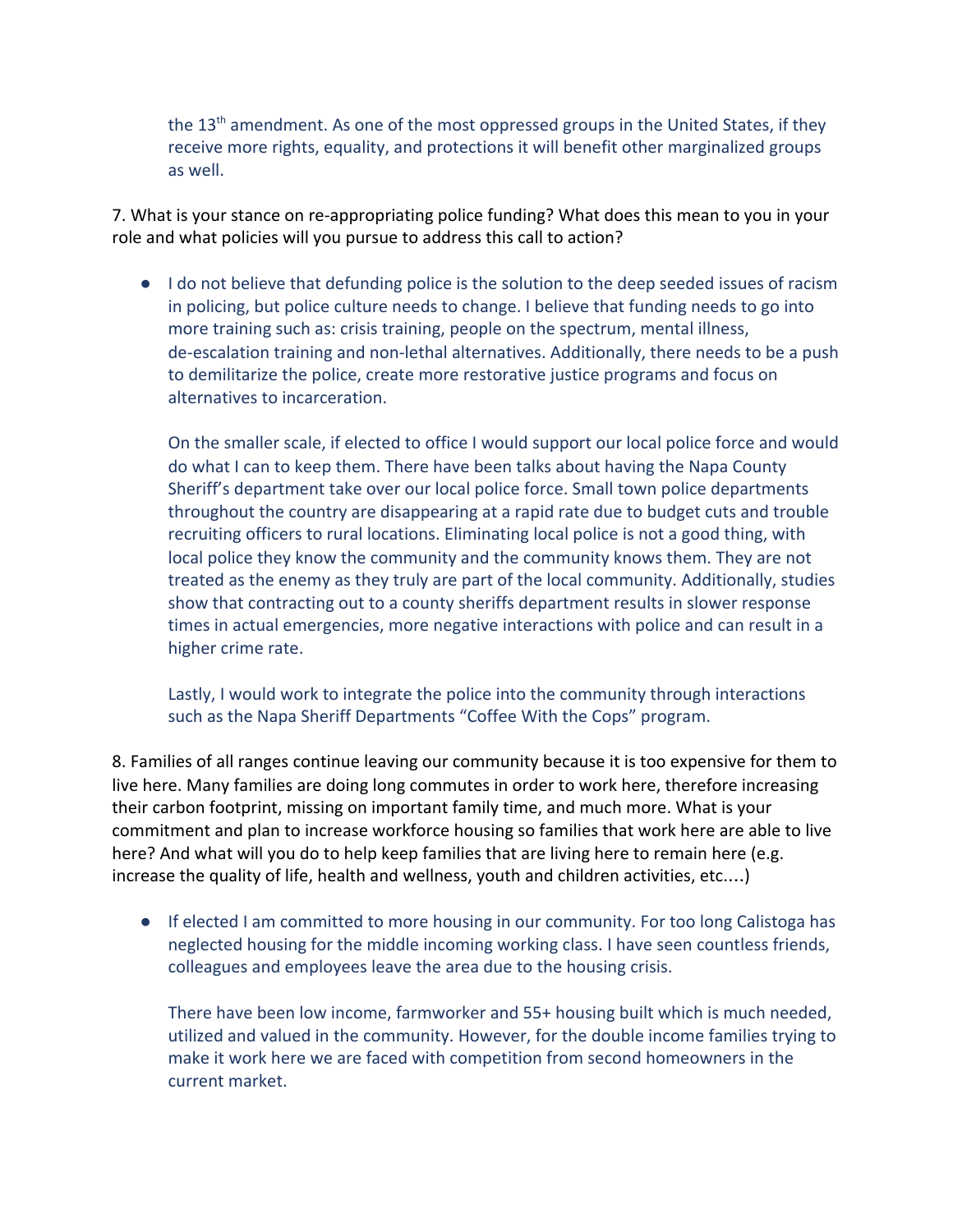If elected, I am focus on development within the city limits. There are numerous properties within the city that are zoned for apartments, condos townhouses or row homes. Additionally, there is the Yellow Rose Ranch property, which is currently zoned Rural Residential, but I believe needs to be rezoned in the general plan to support housing. There is much controversy in the community about how this property should be used, but it is my opinion that we do not need more multi-million-dollar homes. If the city is going to approve it being built on it needs to solve some of our housing needs.

9. Do you believe it is the role of elected officials to take policy steps to assure adequate affordable housing? Yes

9a. Specifically, what suggestions do you have to make housing more affordable? And would you support requiring new developments to set aside a certain percentage of affordable housing?

● In Calistoga specifically I think we need more housing to start with, which is why I support the proposal of "middle income" homes on the Yellow Rose Ranch property. I do support enforcing developments having a certain percentage of affordable housing.

10. According to a report from July 28<sup>th</sup>, 2020, homelessness has continued to increase for the last several years in Napa County. In 2016, 317 people were reported to be homeless. In 2020, it reported 464 people. What can you do in the role your running for to address this important and growing issue?

● The causes of homelessness in small towns like Calistoga are the same as anywhere else, mental illness, poverty, unaffordable or inaccessible housing or addiction. Many of the homeless in our community however are mostly just underemployed as the cost of living is so high here. Creating awareness, social programs and access to affordable housing is the key to helping with this growing issue.

11. In the role you're running for, what can you do to help ensure that transportation meets the needs of youth, working people, families, and seniors?

● Calistoga luckily has a great in-town shuttle that picks you up when you call or use the app. However, I think that the shuttle should be free for Calistoga residents (it currently costs \$1 each time you step on). A free shuttle service for our residents would be especially beneficial for the elderly who are on a fixed income and need run errands in town, as well as the youth who need to safely get from place to place.

12. What action steps will you take to diversify the local workforce in your city or town? Additionally, what hiring processes will you pursue to increase the diversity of your City/Town's staff, and boards and commissions?